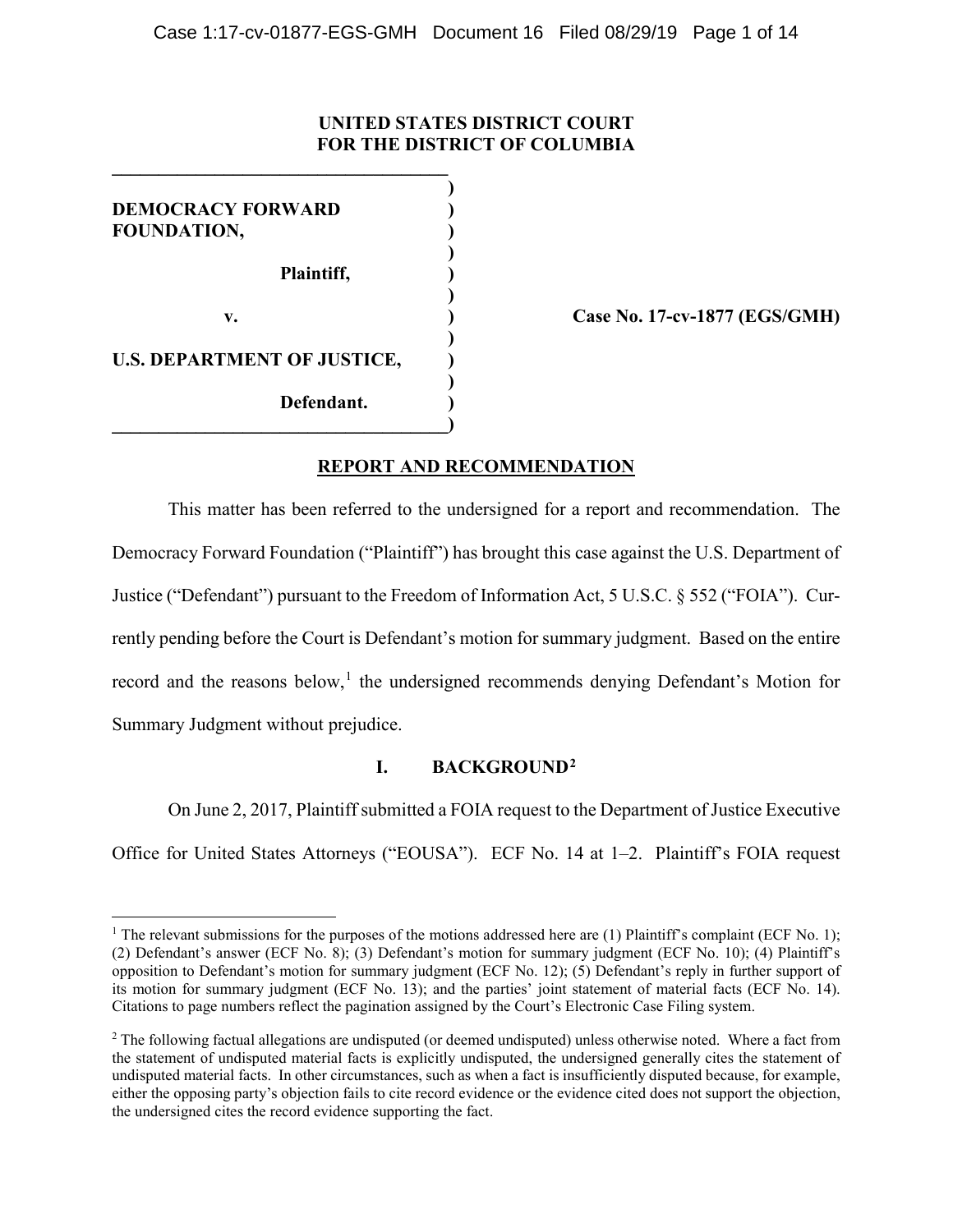## Case 1:17-cv-01877-EGS-GMH Document 16 Filed 08/29/19 Page 2 of 14

sought all communications between the Trump Administration Transition Team ("the Transition Team") and EOUSA during the time period between November 9, 2016 and January 21, 2017. ECF No. 14 at 2–3; ECF No. 10-3 at 4–7. Specifically, Plaintiff sought all communications, including any attachments, sent to or from the Transition Team's Chair, Vice Chairs, Executive Committee, or staff members or representatives, and named 67 individuals who filled those roles. *Id.* Having received no response from EOUSA, Plaintiff filed its complaint on September 13, 2017. ECF No. 1.

After receiving Plaintiff's FOIA request, EOUSA began searching for responsive records. ECF No. 14 at 3. Because of prior FOIA requests, EOUSA was aware of a briefing book that its staff had prepared for a December 2016 meeting with members of the Transition Team. *Id.* at 3, 5. On October 11, 2017, Defendant released a copy of the briefing book to Plaintiff, with some redactions. *Id.* at 3. Plaintiff does not challenge these redactions.

As to other potentially-responsive records, a declaration by Vinay Jolly, an attorney advisor in EOUSA's FOIA unit, explains that he determined that the Office of the Director ("Director's Office") was the only EOUSA component likely to have records responsive to Plaintiff's request because "the Director's Office would be the only component to have authority to communicate with the Transition Team." ECF No. 10-3 at 3. Mr. Jolly also opines that based on his experience in the FOIA unit, "no other EOUSA component would be likely to have responsive records." *Id.*

A declaration from Norman Wong, a deputy director at EOUSA, explains the nature of the communications between EOUSA and the Transition Team and the extent of EOUSA's search for responsive documents within the Director's Office. ECF No. 10-4. Mr. Wong explains that he and three other employees in the Director's Office participated in the December 2016 meeting with members of the Transition Team. *Id.* at 2. According to Mr. Wong, direct communication with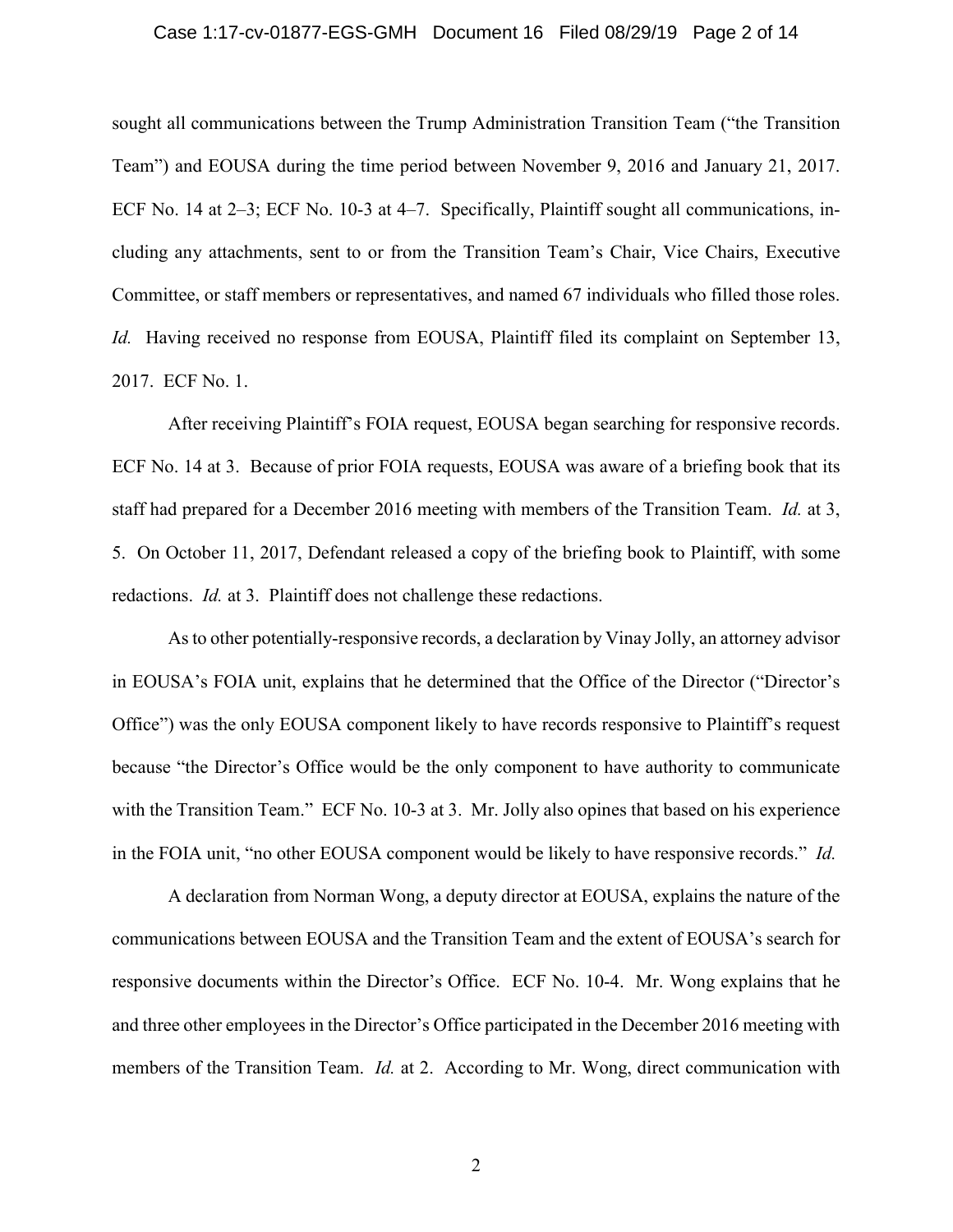## Case 1:17-cv-01877-EGS-GMH Document 16 Filed 08/29/19 Page 3 of 14

the Transition Team was "closely coordinated through" the Justice Management Division of the Department of Justice, which facilitated the meeting and "served as an intermediary between EOUSA and the Transition Team in setting up the . . . meeting." *Id.* Mr. Wong avers that EOUSA had no direct contact with the Transition Team setting up the meeting, and that he is "unaware of any other contact between EOUSA leadership and any Transition Team Members," including those who participated in the December 2016 meeting. *Id.* Put simply, Mr. Wong believes that apart from the December 2016 meeting, "EOUSA did not communicate directly with the Transition Team." *Id.*

Mr. Wong explains that, in response to Plaintiff's request, he spoke with and exchanged emails with the other EOUSA employees who attended the December 2016 regarding "the extent of all written and oral communications that we had with the Transition Team at any point from its formation until we became aware of the instant FOIA request." *Id.* at 3. All of the meeting participants confirmed to Mr. Wong that, apart from the meeting itself, they had no contact with the Transition Team. *Id.* They also told Mr. Wong that they did not send or receive any email or other written correspondence to or from the Transition Team and that the only record responsive to Plaintiff's FOIA request was the briefing book prepared for the December 2016 meeting. *Id.* Mr. Wong opines that because he and the three other participants in the December 2016 meeting were the only EOUSA employees to have contact with the Transition Team, "we would be the appropriate custodians to have records of any communications directly between EOUSA and the Transition Team." *Id.* Finally, Mr. Wong explains that he has considered "any systems of records within the EOUSA's Director's Office likely to contain records responsive to this request" but that "[g]iven the very limited communication" between the December 2016 meeting participants and the Transition Team, "there is no other location in the Director's Office where any other records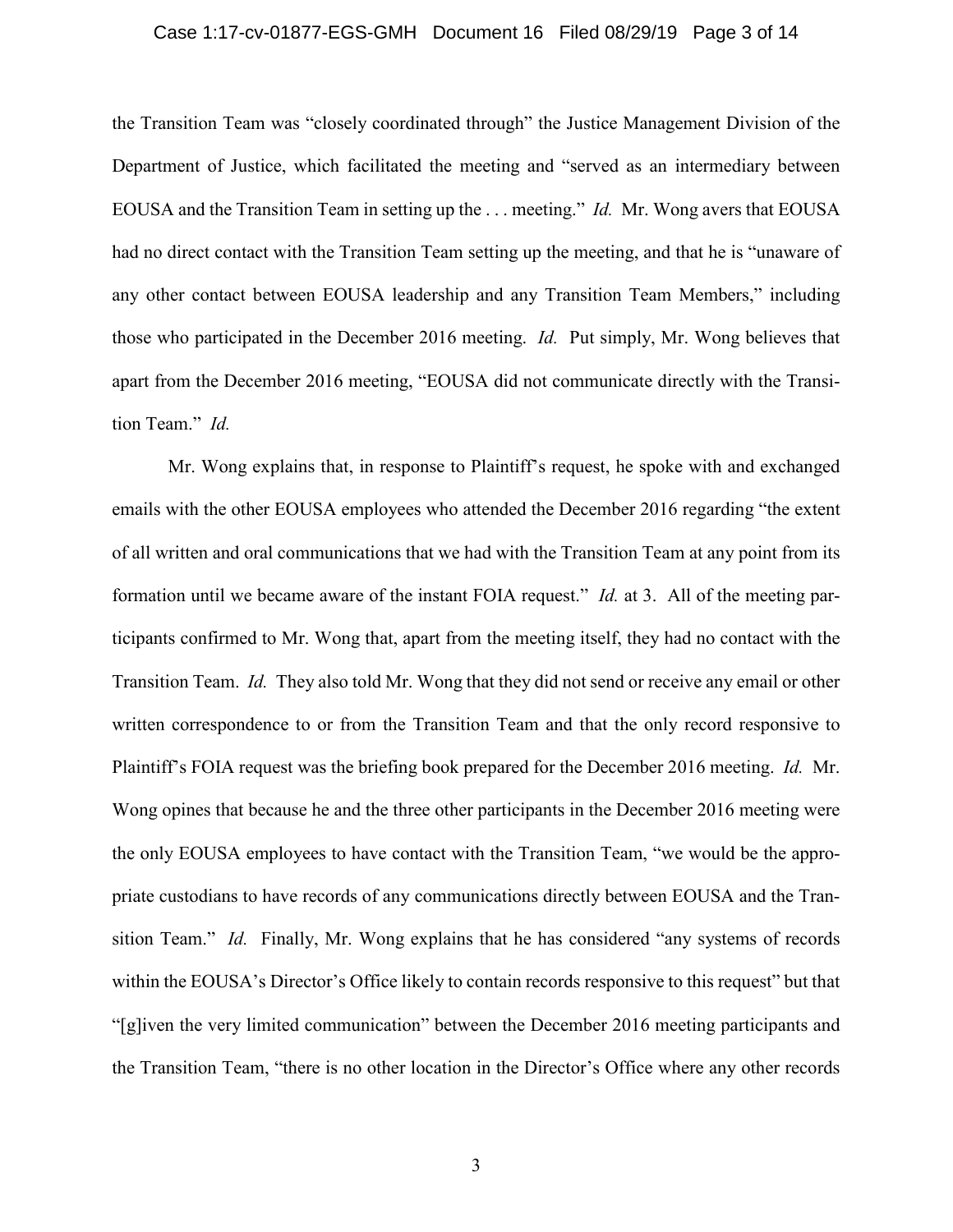#### Case 1:17-cv-01877-EGS-GMH Document 16 Filed 08/29/19 Page 4 of 14

that might be responsive to this request are likely to be located." *Id.* Accordingly, Mr. Wong says that he is unaware of "any other method or means by which a further search could be conducted, which would likely locate additional responsive records." *Id.*

Plaintiff challenges the adequacy of Defendant's search, and Defendant has moved for summary judgment on that issue. ECF No. 10-2 at 5. Defendant's motion is currently ripe for adjudication.

#### **II. LEGAL STANDARD**

FOIA presumes that an informed citizenry is "vital to the functioning of a democratic society, needed to check against corruption and to hold the governors accountable to the governed." *NLRB v. Robbins Tire & Rubber Co.*, 437 U.S. 214, 242 (1978). It was enacted to "pierce the veil of administrative secrecy and to open agency action to the light of public scrutiny," and generally favors "full agency disclosure." *Dep't of the Air Force v. Rose*, 425 U.S. 352, 360–61 (1976) (quoting *Rose v. Dep't of the Air Force*, 495 F.2d 261, 263 (2d Cir. 1974)). FOIA cases are generally resolved on motions for summary judgment. *Brayton v. Office of the U.S. Trade Rep.*, 641 F.3d 521, 527 (D.C. Cir. 2011). The agency has the burden of justifying its response to the FOIA request it received, and the federal court reviews its response *de novo*. 5 U.S.C. § 552(a)(4)(B).

"In order to obtain summary judgment the agency must show that it made a good faith effort to conduct a search for the requested records, using methods which can be reasonably expected to produce the information requested." *Oglesby v. U.S. Dep't of Army*, 920 F.2d 57, 68 (D.C. Cir. 1990). In determining the adequacy of an agency's search, the court "may rely on '[a] reasonably detailed affidavit, setting forth the search terms and the type of search performed, and averring that all files likely to contain responsive materials (if such records exist) were searched.'" *Valencia-Lucena v. U.S. Coast Guard*, 180 F.3d 321, 326 (D.C. Cir. 1999) (alteration in original)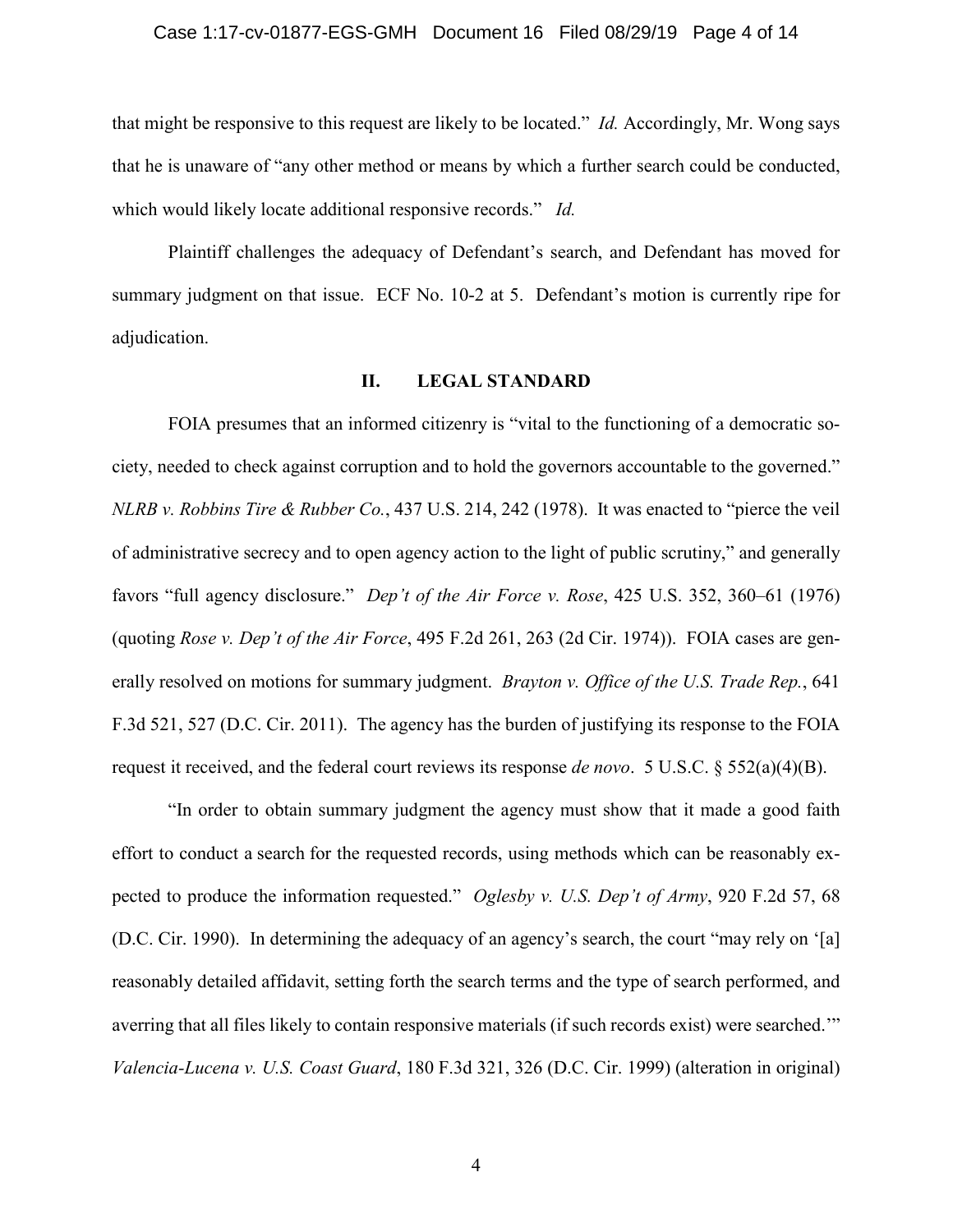## Case 1:17-cv-01877-EGS-GMH Document 16 Filed 08/29/19 Page 5 of 14

(quoting *Oglesby*, 920 F.2d at 68). Such affidavits or declarations "are accorded a presumption of good faith, which cannot be rebutted by 'purely speculative claims about the existence and discoverability of other documents.'" *SafeCard Servs., Inc. v. SEC*, 926 F.2d 1197, 1200 (D.C. Cir. 1991) (quoting *Ground Saucer Watch, Inc. v. CIA*, 692 F.2d 770, 771 (D.C. Cir. 1981)). Moreover, a defendant may seek summary judgment based on searches performed after the inception of litigation in federal court. *See, e.g.*, *Ray v. Fed. Bureau of Prisons*, 811 F. Supp. 2d 245, 247–48, 250 (D.D.C. 2011) (granting summary judgment for the defendant where the original FOIA request was mishandled and the search did not commence until after the filing of the complaint); *Cf. Toensing v. U.S. Dep't of Justice*, 890 F. Supp. 2d 121, 149 (D.D.C. 2012) (denying the defendant's motion for summary judgment without prejudice to renewal after the searches were modified); *People for the Ethical Treatment of Animals, Inc. v. Bureau of Indian Affairs*, 800 F. Supp. 2d 173, 178 n.2 (D.D.C. 2011) (noting that courts often require an agency to conduct a more thorough search before granting the plaintiff relief and terminating the case).

More generally, summary judgment is appropriate "if the movant shows that there is no genuine dispute as to any material fact and the movant is entitled to judgment as a matter of law." Fed. R. Civ. P. 56(a); *Anderson v. Liberty Lobby, Inc.*, 477 U.S. 242, 248 (1986). In adjudicating such a motion, all reasonable inferences from the facts in the record must be made in favor of the non-moving party. *Anderson*, 477 U.S. at 255. To prevail, the moving party must show that there is no genuine issue of material fact. *Celotex Corp. v. Catrett*, 477 U.S. 317, 323 (1986). To do this, it may cite the record, including "affidavits or declarations." Fed. R. Civ. P.  $56(c)(1)(A)$ . Factual assertions made in the moving party's affidavits or declarations may be accepted as true in the absence of contrary assertions made in affidavits, declarations, or documentary evidence submitted by the non-moving party. *Neal v. Kelly*, 963 F.2d 453, 456 (D.C. Cir. 1992).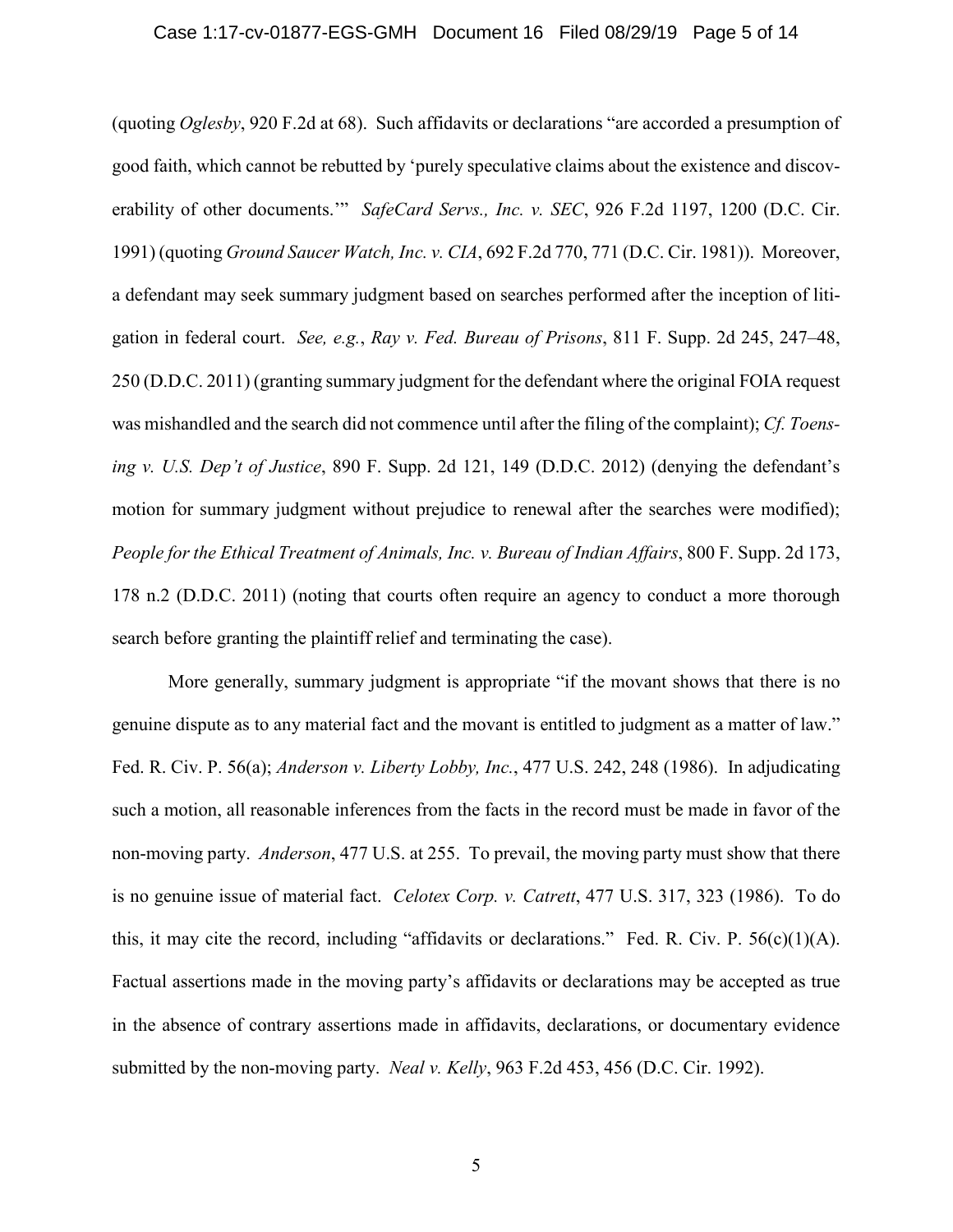#### **III. DISCUSSION**

Plaintiff argues that Defendant's search was inadequate in two respects. First, Plaintiff contends Defendant should not have confined its search to the Director's Office. As explained below, this argument is unavailing because the Jolly and Wong affidavits adequately explain the EOUSA's determination that the Director's Office was the only component likely to have responsive records. Plaintiff fares better on its second contention that Defendant's search was inadequate because it "did not conduct any electronic searches reasonably calculated to lead to responsive documents." ECF No. 12 at 16. As explained below, Defendant was obligated either to search the records of the employees who participated in the December 2016 for communications with any of the individuals named in Plaintiff's FOIA request or to explain with specificity why such a search would be overly burdensome. Because it did neither, the Court should deny Defendant's motion for summary judgment.

#### **A. Limiting Search to the Director's Office**

An agency may prove the adequacy of its search through the submission of "sufficiently detailed affidavits to allow [the court] to review the adequacy of [the] search." *Nation Magazine, Washington Bureau v. U.S. Customs Serv.*, 71 F.3d 885, 892 (D.C. Cir. 1995); *see also Nat'l Sec. Counselors v. CIA*, 960 F. Supp. 2d 101, 152 (D.D.C. 2013) (explaining that a declaration must include "sufficient information for the Court to conclude that [the agency's] search methods were 'reasonably calculated to uncover all relevant documents'" (quoting *Morley v. CIA* , 508 F.3d 1108, 1114 (D.C. Cir. 2007) (emphasis omitted)).

Plaintiff argues that Mr. Jolly's affidavit does not support the EOUSA's determination that the Director's Office is the only component likely to have records responsive to Plaintiff's request because Mr. Jolly's tenure at the agency has only included one other presidential transition, and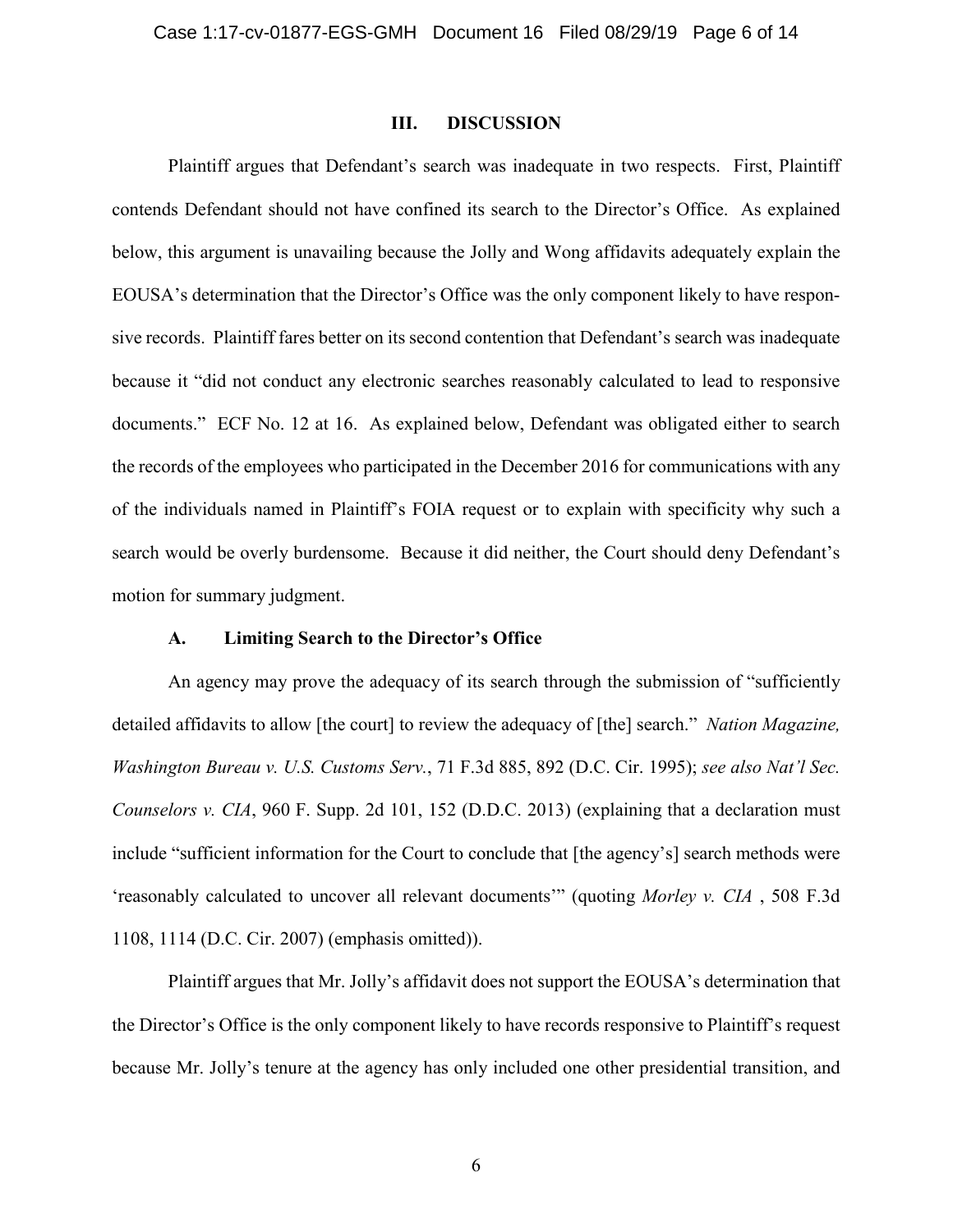## Case 1:17-cv-01877-EGS-GMH Document 16 Filed 08/29/19 Page 7 of 14

there is no evidence that "he was involved in searching for records sought concerning communications with any prior Presidential transition team, which in any event would have involved completely different parties than the Trump-Pence Transition Team." ECF No. 12 at 14.

FOIA does not require such a crabbed understanding of a declarant's knowledge and experience. A FOIA declarant need only attest to his personal knowledge "of the procedures used in handling [a FOIA] request and his familiarity with the documents in question.'" *Barnard v. Dep't of Homeland Sec.*, 531 F. Supp. 2d 131, 138 (D.D.C. 2008) (alteration in original) (quoting *Madison Mech., Inc. v. NASA*, No. 99-cv-2854, 2003 WL 1477014, at \*6 (D.D.C. Mar. 20, 2003)); *see also Carter, Fullerton & Hayes LLC v. FTC,* 520 F. Supp. 2d 134, 146 (D.D.C. 2007) ("The declaration of an agency official who is knowledgeable about the way in which information is processed and is familiar with the documents at issue satisfies the personal knowledge requirement."). Plaintiff cites no authority suggesting that FOIA declarants must have prior experience dealing with a nearly-identical records request for their affidavits to carry weight. Given the varied nature of the FOIA requests agencies receive, such a requirement would frequently be impossible to satisfy. *Compare Cmty. Ass'n for Restoration of the Env't, Inc. v. U.S. EPA*, 36 F. Supp. 3d 1039, 1041 (E.D. Wash. 2014) (seeking documents related to a study into the relationship between dairies and drinking water pollution), *with Ground Saucer Watch*, 692 F.2d at 772 n.7 (requesting "[a]ll documents in the possession or under the control of the CIA . . . relating to Unidentified Flying Objects (UFOs) and the UFO Phenomena" (alteration in original)).

Here, Mr. Jolly's affidavit demonstrates that he was well qualified to determine where to search for responsive documents. He explains that he is an attorney advisor responsible for responding to FOIA requests and locating responsive records and that his declaration is "based upon [his] review of the official files and records of EOUSA, [his] own personal knowledge, and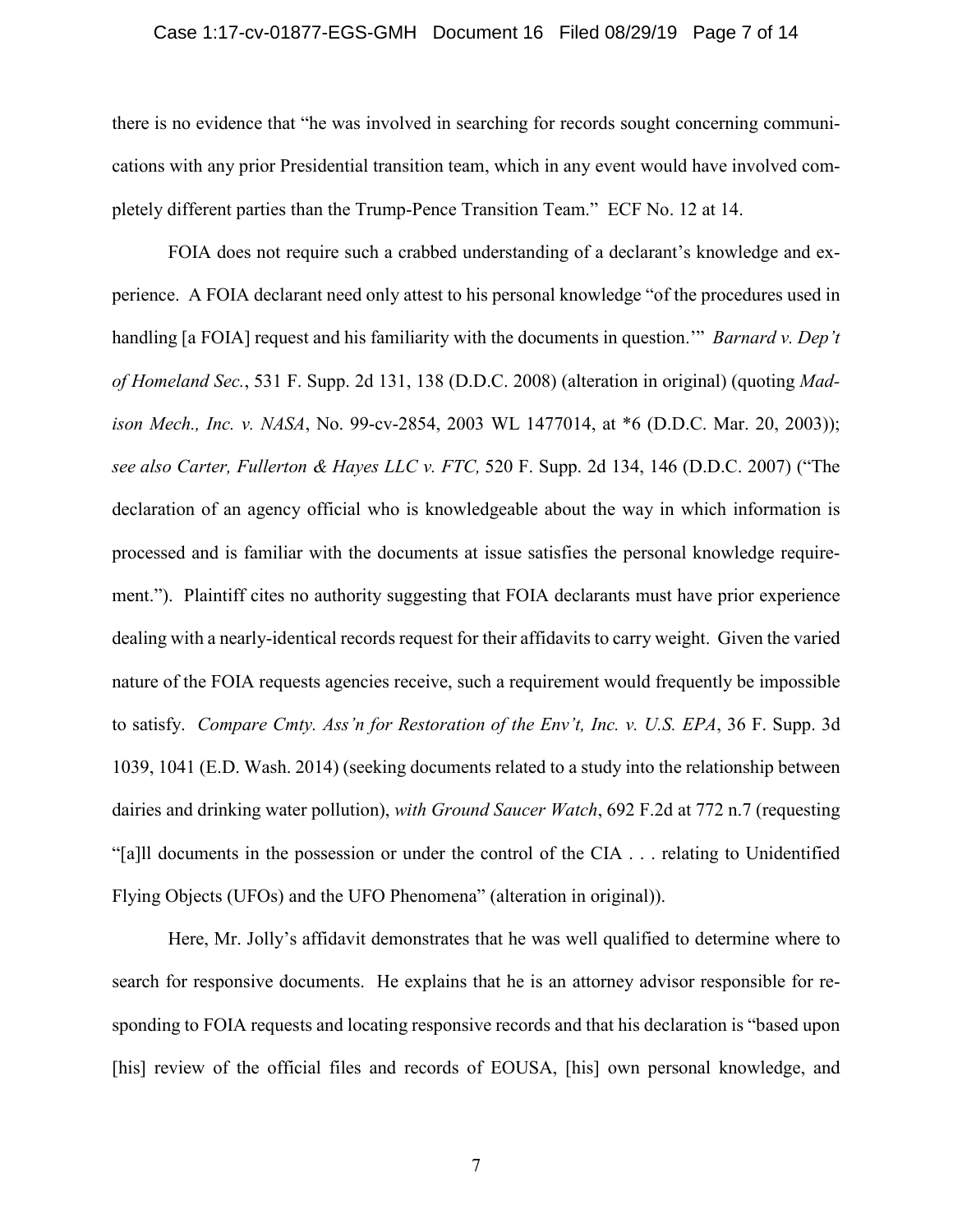#### Case 1:17-cv-01877-EGS-GMH Document 16 Filed 08/29/19 Page 8 of 14

knowledge [he] acquired . . . through the performance of [his] official duties." ECF No. 10-3 at 1–2. He avers that "[d]ue to the nature of [his] official duties, [he is] familiar with the procedures followed by [EOUSA] in responding to" Plaintiff's FOIA request. *Id.* at 2. Nothing more is required to qualify Mr. Jolly as a sufficient declarant in this FOIA case. *See Barnard*, 531 F. Supp. 2d at 138; *Carter, Fullerton & Hayes LLC,* 520 F. Supp. 2d at 146.

Moreover, Mr. Jolly's affidavit provides a reasonable basis for his determination that the Director's Office was the only EOUSA component likely to have records responsive to Plaintiff's request. Nothing more is required. An agency need only demonstrate why it was reasonably likely to locate responsive materials in the places searched but not in others. *See Judicial Watch, Inc. v. U.S. Dep't of State*, No. CV 15-0688 (RC), 2017 WL 456417, at \*6 (D.D.C. Feb. 2, 2017) (finding an agency's determination of the offices to be searched was adequate where it "determine[d] which offices [we]re reasonably likely to contain responsive material based on 'a familiarity with the holdings of the Department's record systems, applicable record disposition schedules, and the substantive and functional mandates of numerous Department offices and Foreign Service posts and missions'"); *Schrecker v. U.S. Dep't of Justice,* 217 F. Supp. 2d 29, 35 (D.D.C. 2002), *aff'd,* 349 F.3d 657 (D.C. Cir. 2003) (finding the agency's declarations adequately described rationale for searching certain offices by stating that those offices had the "greatest possibility of containing responsive documents because the investigations [at issue] began there or individuals who worked on the investigations had worked in these offices"). Mr. Jolly explains that "[b]ased on [his] nine years of experience as an Attorney Advisor in the FOIA/PA Unit," he determined the Director's Office was the only EOUSA component where responsive records were likely to be found "since the Director's Office would be the only component to have authority to communicate with the Transition Team." ECF No. 10-3 at 3. This accords with Mr. Wong's explanation that he and the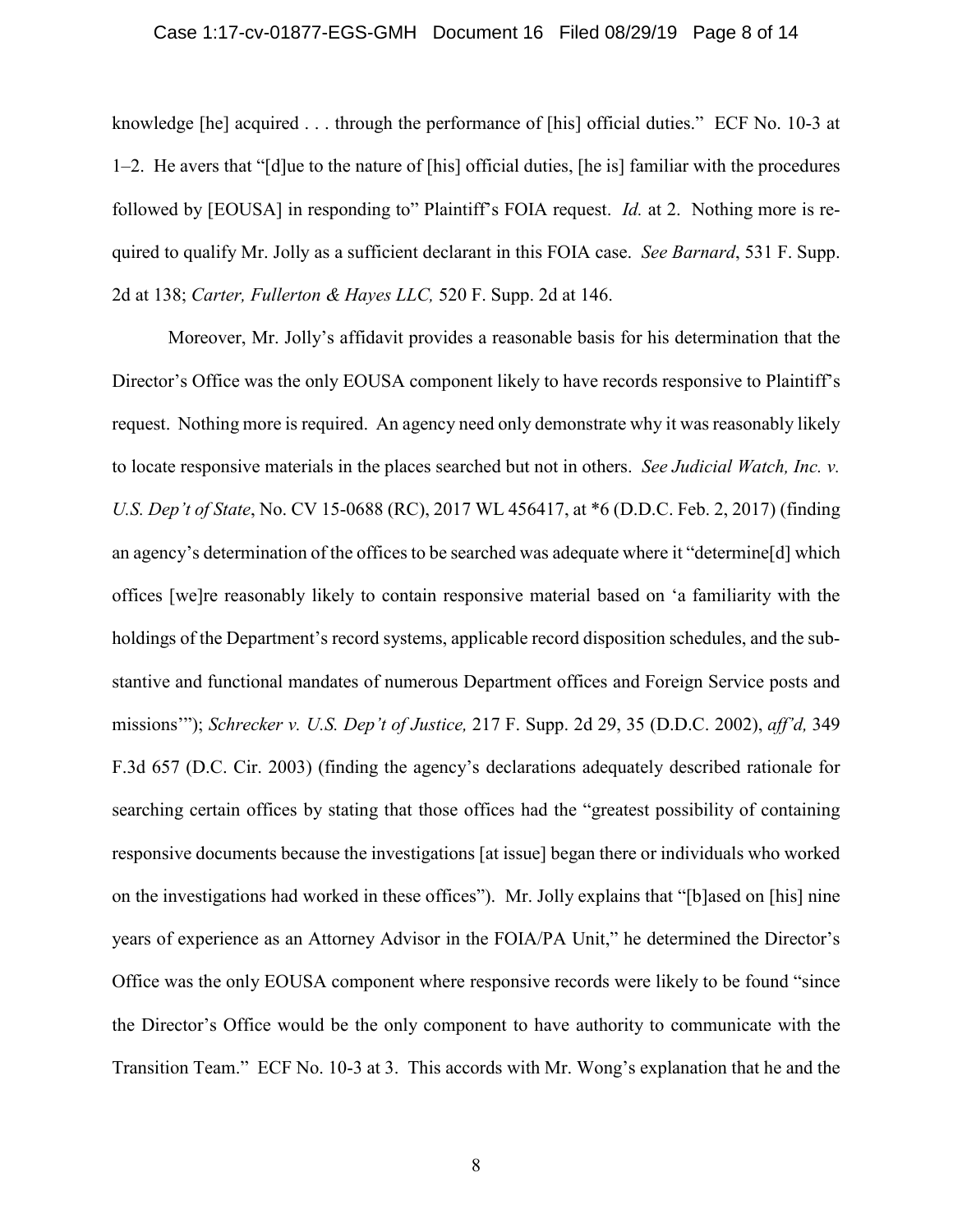## Case 1:17-cv-01877-EGS-GMH Document 16 Filed 08/29/19 Page 9 of 14

other participants in the December 2016 meeting were the only EOUSA employees to have any contact with the Transition Team and that they were therefore "the appropriate custodians . . . of any records of any communications directly between EOUSA and the Transition Team." ECF No. 10-4 at 2–3. This is an adequate explanation for the decision to confine EOUSA's search for responsive records to the Director's Office, and particularly to the records of the employees who participated in the December 2016 meeting. *See Judicial Watch*, 2017 WL 456417, at \*6; *Schrecker,* 217 F. Supp. 2d at 35.

Plaintiff argues that EOUSA's determination to search only the Director's Office was inadequate because it did not account for the possibility that employees in other EOUSA components might have had unauthorized communications with the Transition Team and that the Transition Team members could have sent emails to unauthorized recipients. ECF No. 12 at 14–15. However, where, as here, a FOIA requester challenges the adequacy of an agency's search, "the factual question it raises is whether the search was reasonably calculated to discover the requested documents, not whether it actually uncovered every document extant." *SafeCard Servs*, 926 F.2d at 1201. An agency may rely on its standard procedures in determining where to search, and it is not required "to make hopeless and wasteful efforts to locate" documents that would not "have been created in the normal course." *Id.* Moreover, a plaintiff may not rebut an agency's determination to search only those components it believes are reasonably likely to have responsive documents with "[m]ere speculation that as yet uncovered documents may exist." *Id.* As discussed above, the affidavits of Mr. Wong and Mr. Jolly demonstrate that it was reasonable for EOUSA to determine that the Director's Office is the only component likely to have documents responsive to Plaintiff's request. Plaintiff's unsupported speculation that unauthorized emails might exist elsewhere in the agency is insufficient to rebut the reasonableness of that determination.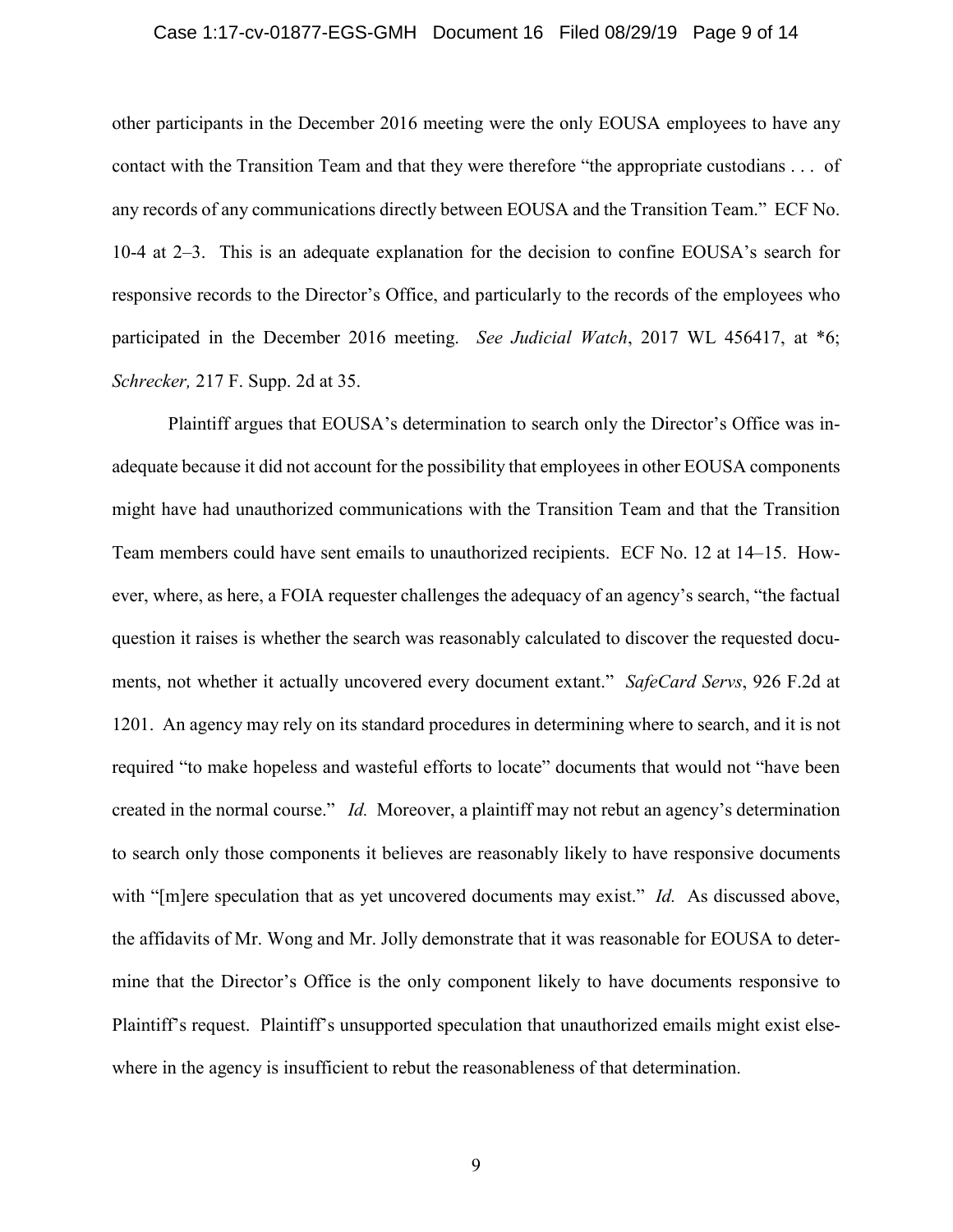#### Case 1:17-cv-01877-EGS-GMH Document 16 Filed 08/29/19 Page 10 of 14

Finally, Plaintiff's argument that EOUSA construed its FOIA request too narrowly by searching only for "authorized" communications and "ignor[ing] that [the] FOIA request[] seeks both *incoming and outgoing* communications *to and from* all of EOUSA," also fails. *See* ECF No. 12 at 13, 17–18. There is no evidence that Defendant narrowly interpreted Plaintiff's request. Mr. Wong's declaration explains that "[a]s the most senior leaders of EOUSA," he and the other December 2016 meeting participants "would have been the only EOUSA individuals to communicate with any Transition Team members." ECF No. 10-4 at 2. Mr. Wong's affidavit indicates that, if they existed, these communications would include "any email or other written correspondence *to or from* any Transition Team member during the requested timeframe." *Id.* at 3 (emphasis added). Accordingly, Defendant has established that it was reasonable for it to confine its search to the Director's Office and to the records of the participants in the December 2016 meeting.

## **B. Failure to Search Emails or Written Correspondence in the Director's Office**

Plaintiff also contends that Defendant's search was inadequate because it should have searched the email records of employees in the Director's Office using the list of names included in Plaintiff's FOIA request rather than simply relying on Mr. Wong's conversations and emails with participants in the December 2016 meeting. ECF No. 12 at 11–14. On this score, Plaintiff is correct.

Defendant argues that Mr. Wong's communications with the other participants of the December 2016 meeting constitutes an adequate search because those EOUSA employees denied having sent or received any email or other written correspondence with members of the transition team and Mr. Wong averred that he was unaware of "any other method or means by which a further search could be conducted, which would be likely to locate additional responsive records." ECF No. 10-2 at 9–11. Defendant cites *James Madison Project v. Dep't of Justice*, 267 F. Supp. 3d 154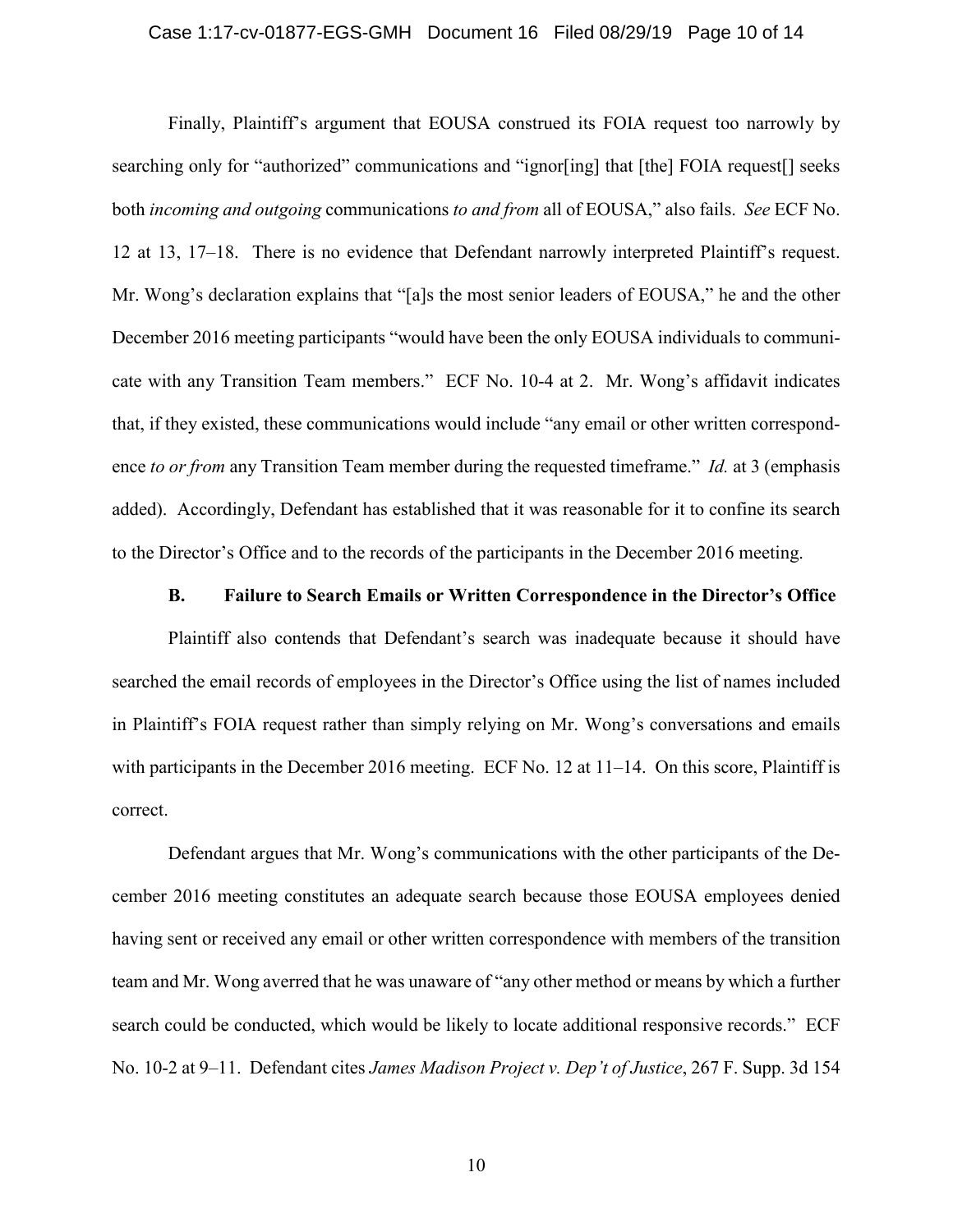#### Case 1:17-cv-01877-EGS-GMH Document 16 Filed 08/29/19 Page 11 of 14

(D.D.C. 2017) for the proposition that a "asking the relevant custodians whether they ha[ve] any responsive records and then searching the locations they identif[y]" is an adequate search. ECF No. 10-2 at 11. That is true so far as it goes, but the principle does not support finding an agency has conducted an adequate search where, as here, it appears to have failed to search locations reasonably likely to contain responsive records.

In *James Madison Project*, the court found that an agency conducted an adequate search when it "identiffied] the individuals likely to have responsive records and interview[ed] them to determine where all records relevant to [the request] would be located and then review[ed] each of those records individually." *James Madison Project*, 267 F. Supp. 3d at 160. While the court in that case rejected the plaintiff's contention that an agency is always required to use search terms for requests involving electronic records, it also observed that "[a]n agency cannot fail to search at all based upon alleged personal knowledge." *Id.* at 160–61; *see also Toensing v. U.S. Dep't of Justice*, 890 F. Supp. 2d 121, 143 (D.D.C. 2012) (finding an agency's failure to perform a search based on the "professed personal knowledge that no responsive records exist, cannot possibly constitute an adequate search"). Here, Defendant appears to have done just that. As discussed above, Defendant's affidavits establish an adequate basis for it to have narrowed its search to the Director's Office, and specifically to the records of the employees who participated in the December 2016 meeting. However, Mr. Wong's discussions and correspondence with the other meeting participants are no substitute for actually searching those employees' records.

It is not clear whether or not Mr. Wong and the other EOUSA employees who participated in the December 2016 meeting performed any search of their own records—including their electronic records—before attesting that they did not possess any responsive documents. Mr. Wong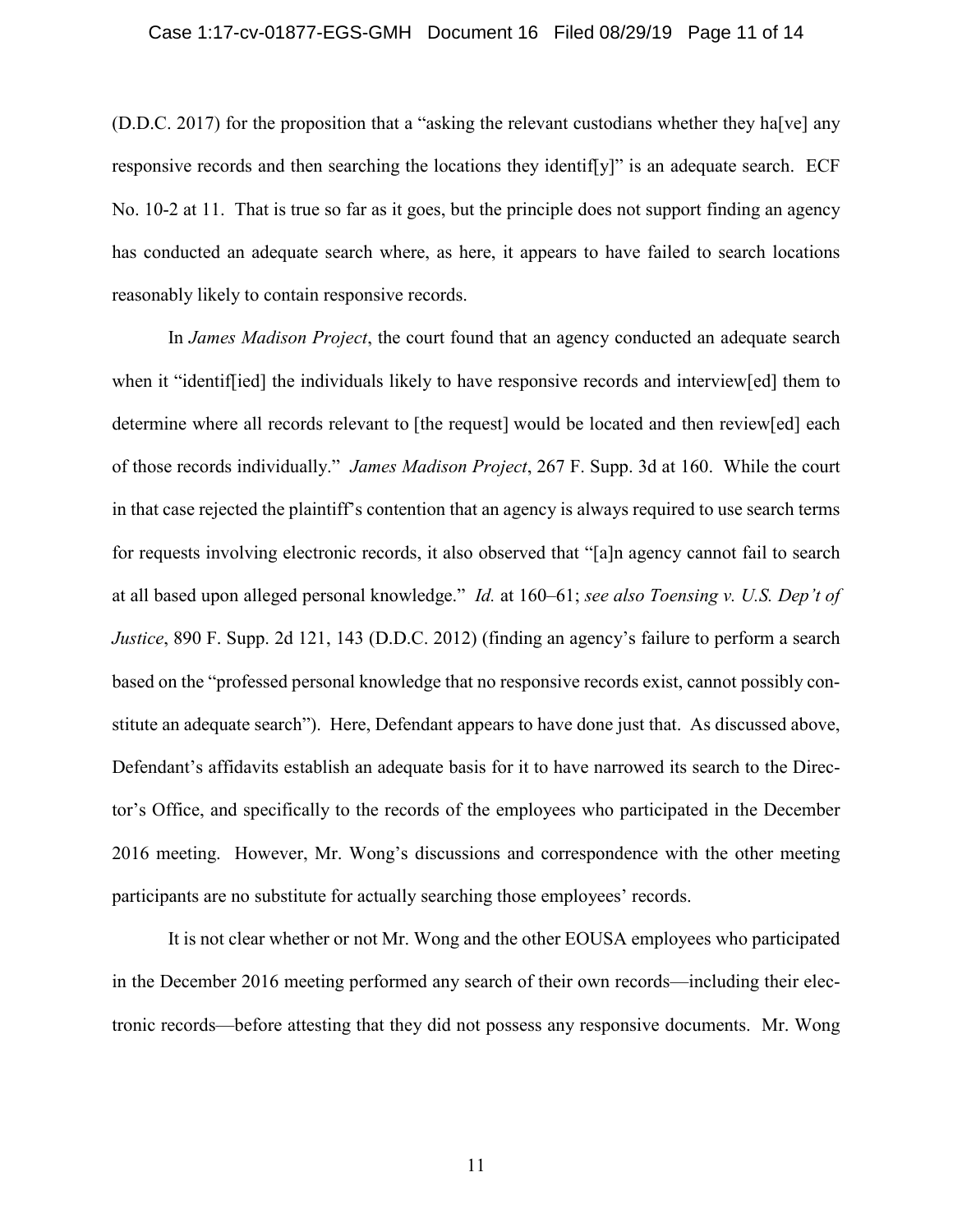## Case 1:17-cv-01877-EGS-GMH Document 16 Filed 08/29/19 Page 12 of 14

states in his affidavit that he spoke with and exchanged emails with the other EOUSA meeting participants, and they all confirmed to him that:

(1) they had no contact with the Transition Team during the requested timeframe (except with Ms. Bash, Mr. Tenpas, and Mr. Benzckowski at the December 2 meeting), (2) they neither sent nor received any email or other written correspondence to or from any Transition Team member during the requested timeframe . . . , and (3) the only responsive record in our office is the Briefing Book.

ECF No. 10-4 at 3. It is unclear from this description whether the meeting participants made these representations to Mr. Wong after having searched their own records from the relevant timeframe, or whether they made them merely from "professed personal knowledge." *Toensing*, 890 F. Supp. 2d at 143. Indeed, Defendant's assertion that requiring EOUSA to search its employees' email and electronic records using the list of names of transition team members would be burdensome suggests that these employees have not already conducted a search of their records.

Defendant argues that conducting an electronic search using the list of names Plaintiff provided in its request would be overly burdensome because the list does not include the transition team members' email addresses and would therefore "capture emails that do not constitute communications between the Transition Team and employees of EOUSA." ECF No. 13 at 5. However, Defendant has not submitted any evidence demonstrating that searching its employees' email would be overly burdensome. Agencies bear the burden of "provid[ing] sufficient explanation as to why such a search would be unreasonably burdensome." *Nation Magazine, Wash. Bureau v. U.S. Customs Serv.*, 71 F.3d 885, 892 (D.C. Cir. 1995); *see also Pub. Citizen, Inc. v. Dep't of Educ.*, 292 F. Supp. 2d 1, 6 (D.D.C. 2003) (finding that "without more specification" an agency failed to establish the search would be unduly burdensome where it "merely claim[ed] that searching . . . 25,000 paper files would be 'costly and take many hours to complete,' indicating that the [agency] would need to send the files from Texas to California, or employees from California to Texas, to complete the search"); *Church of Scientology of Calif. v. IRS*, 792 F.2d 146, 151 (D.C.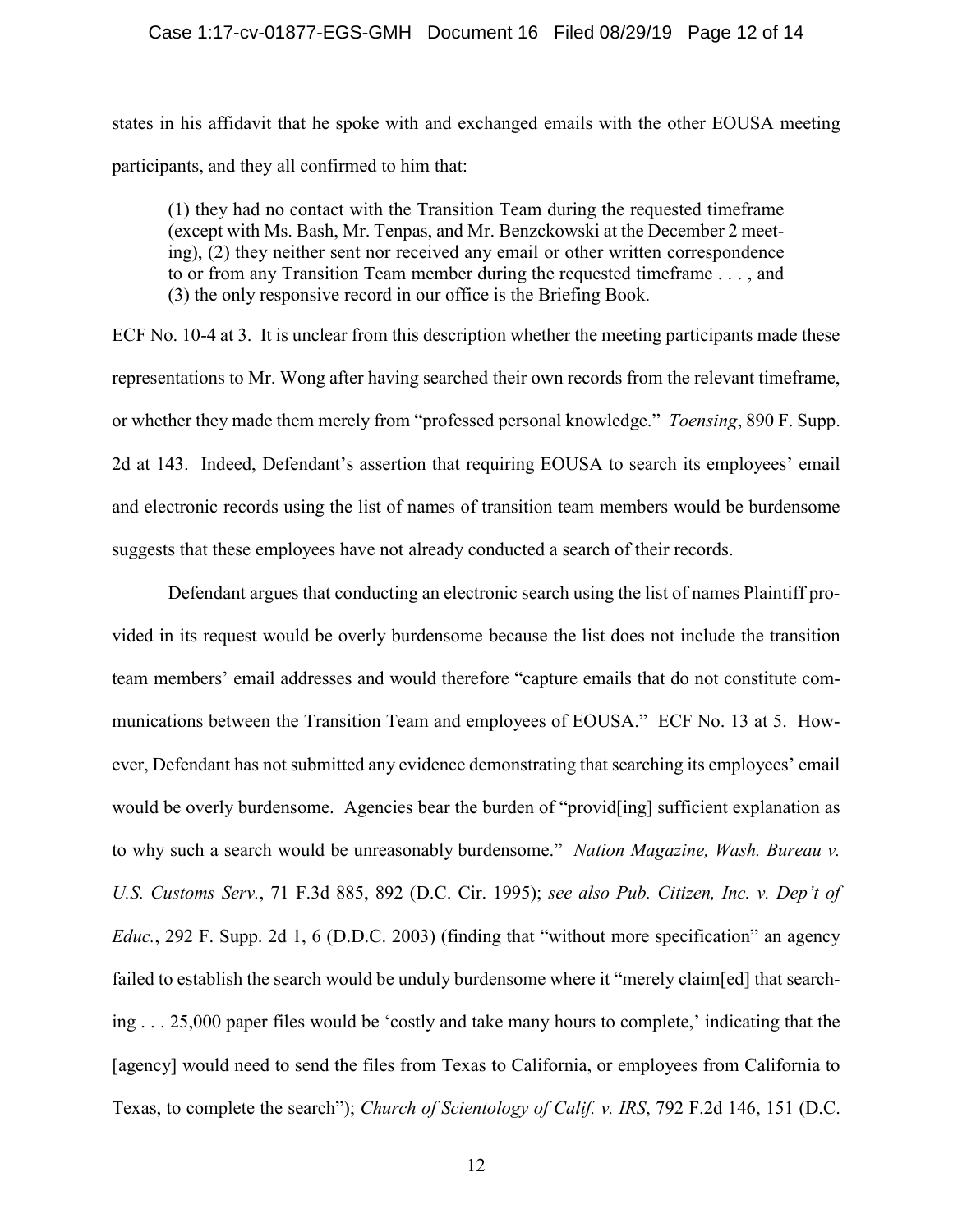#### Case 1:17-cv-01877-EGS-GMH Document 16 Filed 08/29/19 Page 13 of 14

Cir. 1986) (explaining that where an agency alleges a search would be overly burdensome, it should "identify the searched files and describe at least generally the structure of the agency's file system which makes further search difficult").

To be sure, conducting a search using the transition team members' names may well turn up some nonresponsive documents, since many of the transition team members on the list were also public officials during the relevant timeframe. Yet, FOIA searches frequently require an agency to sort out which documents are responsive and which are not. *See*, *e.g.*, *Talbot v. U.S. Dep't of State*, 373 F. Supp. 3d 212, 223 (D.D.C. 2018) (describing an agency's database search using a person's name and pseudonyms, which yielded 56 records, all of which the agency deemed nonresponsive), *appeal dismissed*, No. 19-5003, 2019 WL 2149778 (D.C. Cir. May 15, 2019); *Energy Future Coal. v. Office of Mgmt.*, 200 F. Supp. 3d 154, 161 (D.D.C. 2016) (describing negotiations between the agency and the requester to narrow a request to limit false positive results). Here, the declarations of Mr. Jolly and Mr. Wong make no mention at all of the burden that conducting such a search would entail. Accordingly, the Court should deny Defendant's motion for summary judgment and order Defendant to supplement the record, either by: (a) searching the email and electronic records of the Director's Office personnel who participated in the December 2016 meeting, using the names provided in Plaintiff's FOIA request; (b) clarifying that the employees have already conducted such a search; or (c) submitting an affidavit detailing with specificity why the search would be overly burdensome. *See Discepolo v. U.S. Dep't of Justice*, No. 16-CV-2351 (DLF/GMH), 2018 WL 504655, at \*12 (D.D.C. Jan. 19, 2018) (requiring an agency that failed to search an email account to "supplement its declaration to fill this gap in its demonstration of the adequacy of its search, either by searching [the email account] or by explaining why such a search is unnecessary"), *report and recommendation adopted,* No. CV 16-2351